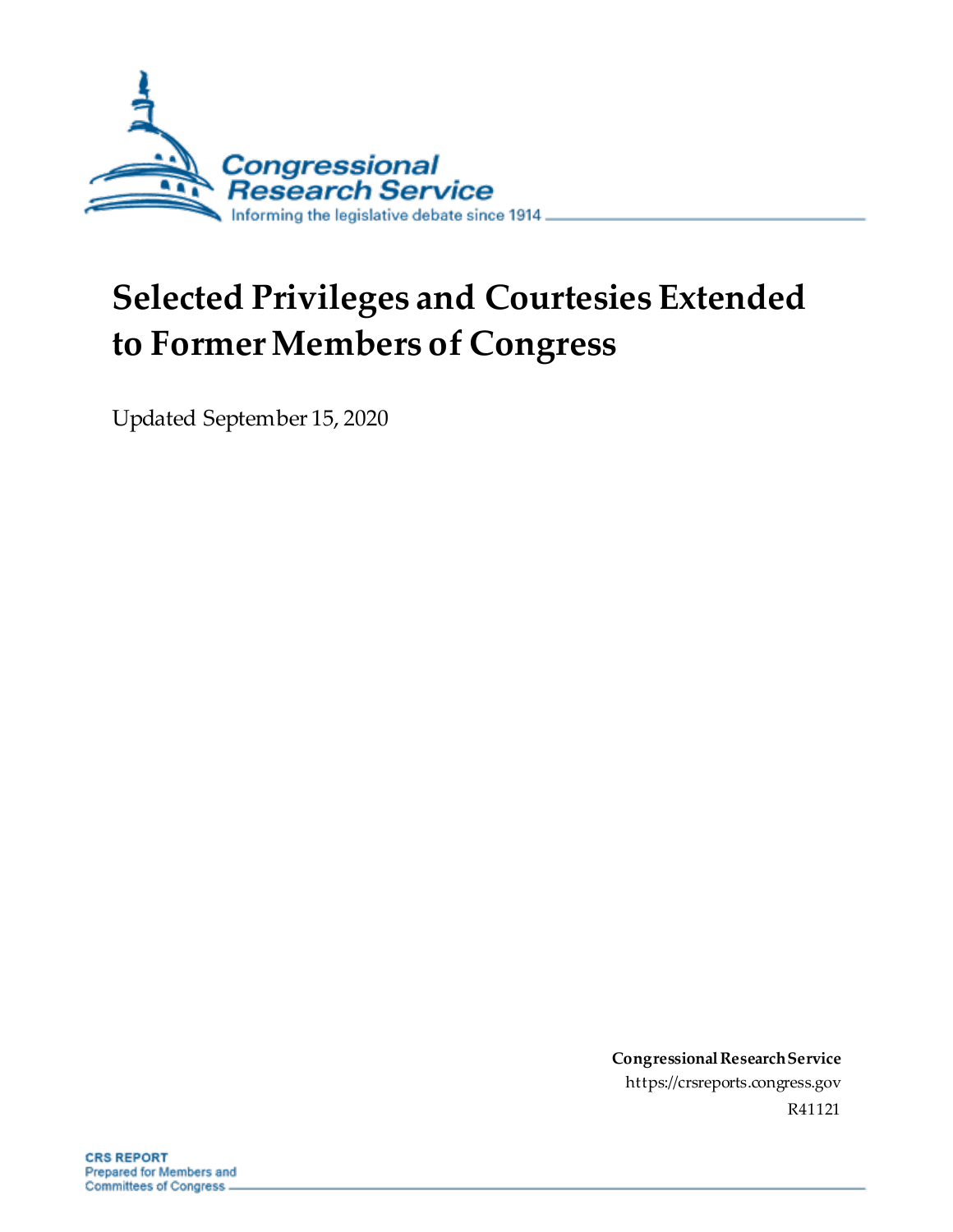### **Summary**

After Members of the House or Senate leave office, they are afforded certain courtesies and privileges. Some are derived from law and chamber rules, but others are courtesies that have been extended as a matter of custom. Some of these privileges and courtesies include the following:

- access to the floor of the chamber in which a former Member served;
- short-term franking privileges;
- access to parking facilities and athletic or wellness facilities;
- access to House or Senate administrative services and dining facilities; and
- access to materials through the Congressional Research Service (CRS) and the Library of Congress.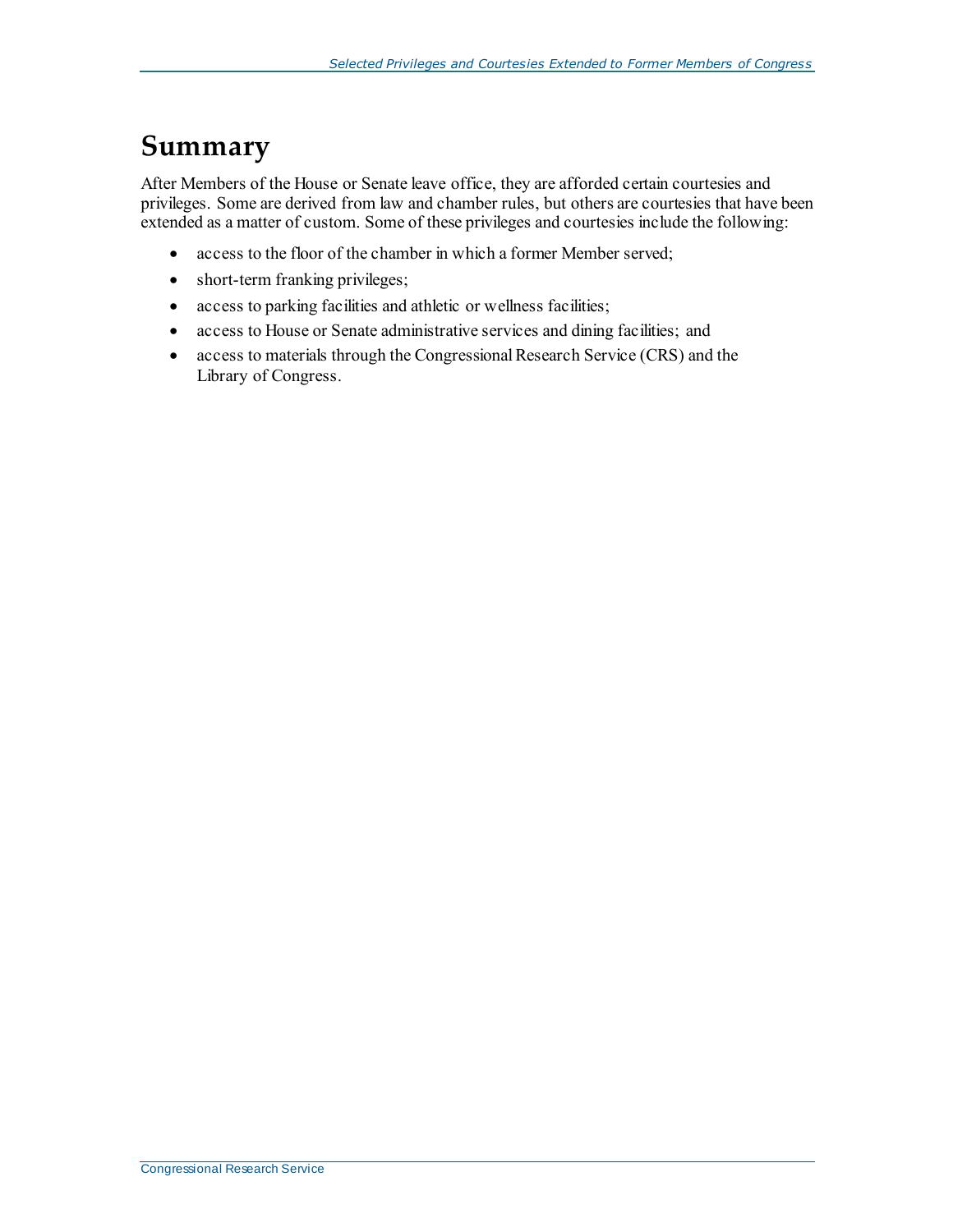# **Contents**

#### **Contacts**

|--|--|--|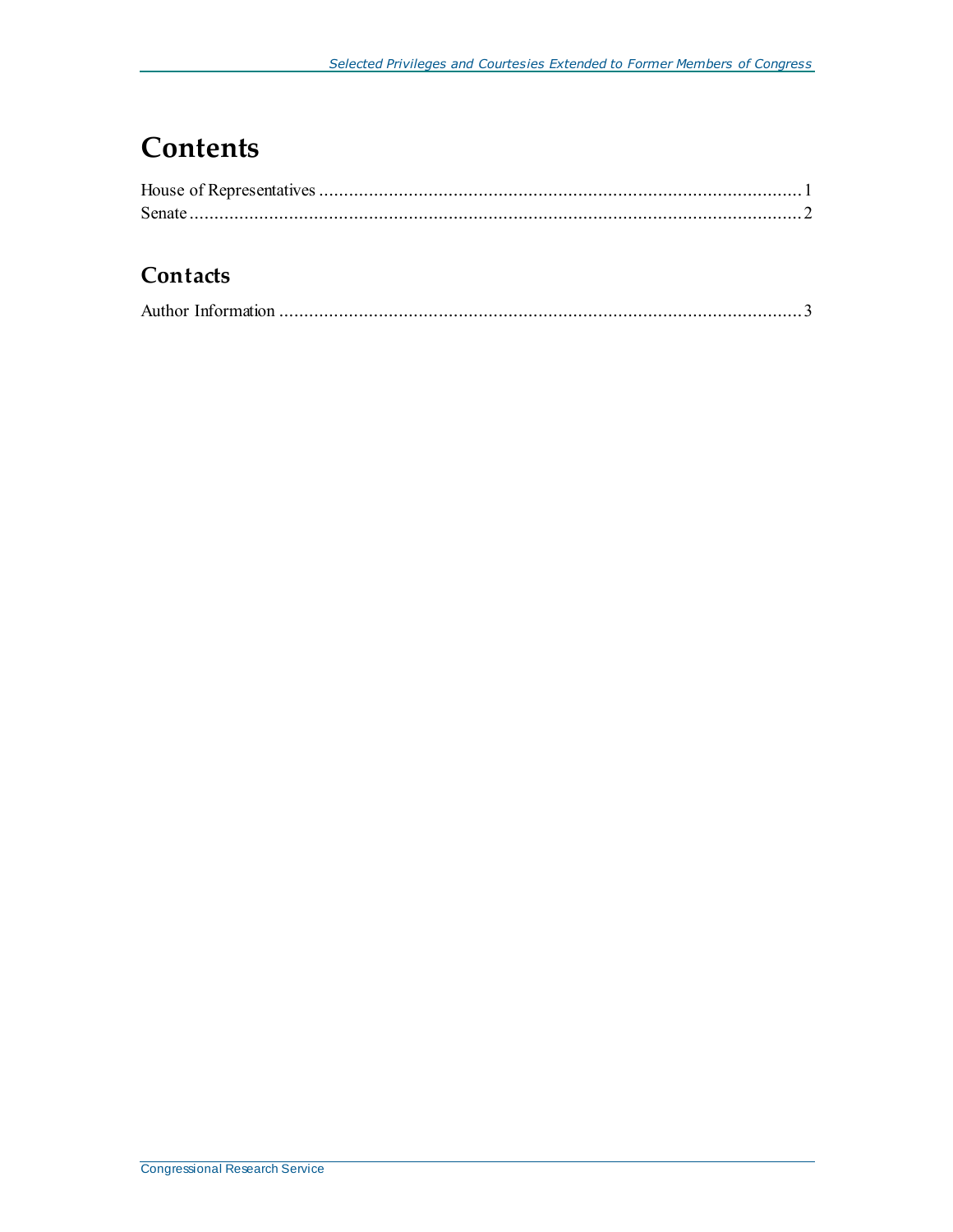fter Members of the House or Senate leave office, they are afforded certain courtesies and privileges.<sup>1</sup> Some are derived from law and chamber rules, but others are courtesies that have been extended as a matter of custom. Some of these privileges and courtesies include the following: A

- access to the floor of the chamber in which a former Member served.
- short-term franking privileges. Former Members of Congress are authorized to use the frank for 90 days immediately after they leave office, only for official matters relating to the closing of their offices.<sup>2</sup>
- access to parking facilities and athletic or wellness facilities, subject to some restrictions.
- access to House or Senate administrative services and dining facilities.
- access to materials through the Congressional Research Service  $(CRS)^3$  and the Library of Congress.<sup>4</sup>

## <span id="page-3-0"></span>**House of Representatives**

Former Members of the House are entitled to admission to the floor of the House while it is in session.<sup>5</sup> A former Member of the House is not entitled to the privilege of the House floor if he or she (1) becomes a registered lobbyist or the agent of a foreign principal as defined by the House;<sup>6</sup> (2) has any direct personal or pecuniary interest in any legislative measure pending before the House or reported by any committee of the House; (3) or is employed for the purpose of influencing, directly or indirectly, the passage, defeat, or amendment of any legislative proposal. The Speaker may promulgate regulations that exempt ceremonial or educational functions from these restrictions.<sup>7</sup>

Former Members of the House may have access, for a fee, to Member exercise facilities, including the Members' wellness facility. Any former Member who is a registered lobbyist or agent of a foreign principal, or who is employed or retained for the purpose of influencing legislation, is not entitled to this courtesy.<sup>8</sup>

Other privileges and courtesies extended to former Members of the House include the following:

l

<sup>&</sup>lt;sup>1</sup> This section does not consider employment-related benefits such as continued health care, pensions, or annuities, if any, that may be payable to a former Member of Congress. For information on those benefits, see CRS Report R43194, *Health Benefits for Members of Congress and Designated Congressional Staff: In Brief*, by Ada S. Cornell; and CRS Report RL30631, *Retirement Benefits for Members of Congress*, by Katelin P. Isaacs.

<sup>2</sup> 39 U.S.C. 3210(b)(3).

<sup>&</sup>lt;sup>3</sup> CRS provides reference and research assistance on a limited basis to former Members of Congress. Services available include reference collections and assistance in the use of Library of Congress materials and resources. Former Members may also receive CRS general distribution products, responses to reference questions, and guidance for undertaking further research and analysis. CRS cannot undertake original research for former Members.

<sup>4</sup> Borrowing privileges at the Library of Congress are available to former Members whose accounts are clear and who reside in the Washington, DC, area.

<sup>5</sup> House Rule IV, clause 2. Former Senators who served as Members of the House of Representatives have floor privileges in the House. By tradition, former Senators who did not serve in the House are also granted floor privileges in the House, including joint meetings and sessions of Congress.

<sup>6</sup> House Rule XXV, clause 5.

<sup>7</sup> House Rule IV, clause 4.

 $8$  H.Res. 6,  $$103(d)(1)$ .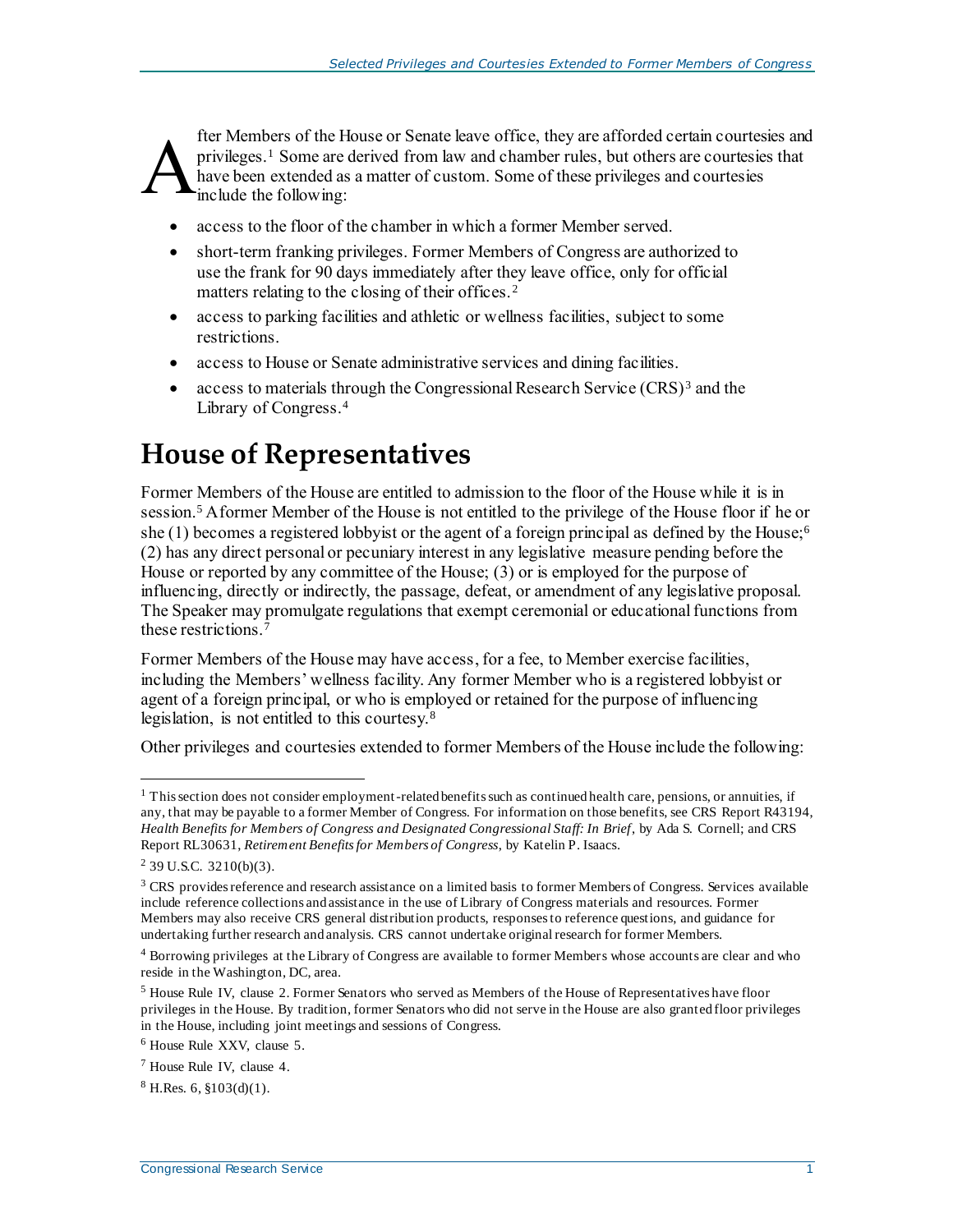- parking in House parking facilities, as space is available;
- assistance with retirement and other benefits from the Office of Members' Services;
- membership in the Wright Patman Congressional Federal Credit Union;
- permanent House of Representatives ID card from the Clerk of the House;
- use of the collections in the House Legislative Resource Center and Senate Library without borrowing privileges;
- use of the House Document Room;
- seating in the House restaurant facilities and Members' dining room; and
- membership in the U.S. Association of Former Members of Congress.<sup>9</sup>

### <span id="page-4-0"></span>**Senate**

Former Senators are entitled to admission to the floor of the Senate while it is in session.<sup>10</sup> A former Senator who becomes a registered lobbyist, agent of a foreign principal, or is employed to influence legislation, is denied floor privileges except for ceremonial functions and events designated by the majority leader and minority leader, pursuant to regulations promulgated by the Committee on Rules and Administration. 11

Former Senators may obtain a permit allowing them to park in outdoor lots controlled by the Senate. For a fee, former Senators are allowed to use the Senate athletic facilities. Any former Senator who is a registered lobbyist or agent of a foreign principal, or who is employed or retained for the purpose of influencing legislation, is not entitled to these courtesies.<sup>12</sup>

Other privileges and courtesies extended to former Senators include the following:

- services from the Senate Disbursing Office, including check cashing privileges and assistance with retirement and other benefits;
- use of the Senate Credit Union;
- permanent ID from the Senate Sergeant at Arms;
- limited use of the Senate Dining Room;
- use of the Senate Library, including borrowing privileges;
- documents from the Senate document room upon personal request of the former Senator;
- purchasing privileges in the Senate Stationery Room; and
- membership in the U.S. Association of Former Members of Congress.<sup>13</sup>

l

<sup>9</sup> For more information, see http://www.usafmc.org.

<sup>10</sup> Senate Rule XXIII.

<sup>11</sup> Senate Rule XXIII.

<sup>12</sup> Senate Rule XXIII.

<sup>13</sup> For more information, http://www.usafmc.org.